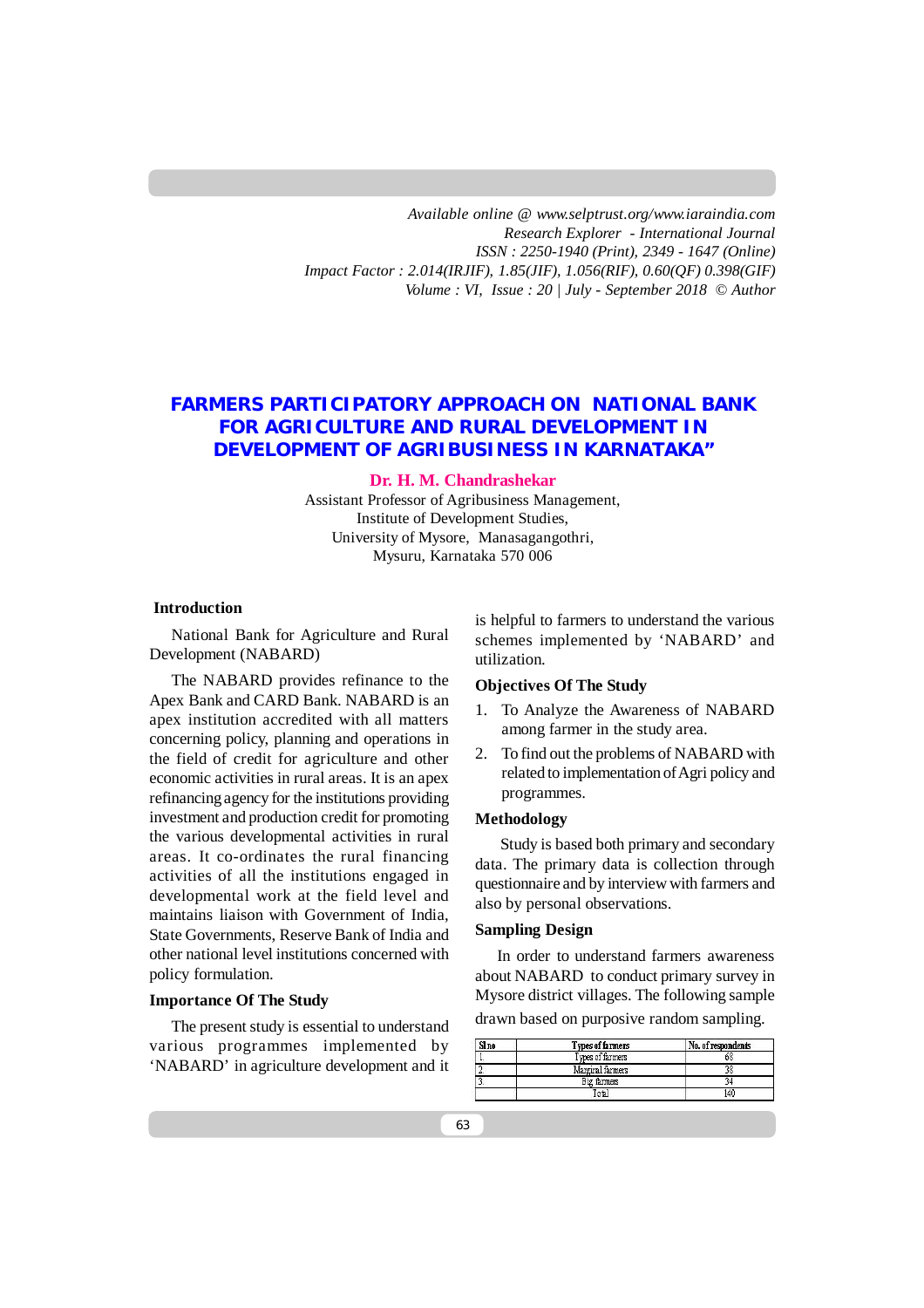The secondary data about Refinancing of Agriculture sector in NABARD in addition to this collected from Books, Journals, Government publications, Website etc.

# **Limitations Of The Study**

The study confined to 'NABARD' and to know the role of 'NABARD' to agriculture development collection of primary data farmers in Mysore district. The outcome are based on past experience of farmers and concerned with cycological thinking of farmers and also some of the results based on observation method.

## **Results And Discussions**

### **Table: Education Qualification Of Farmer**

| Education qualification | No of respondents | Per cent |
|-------------------------|-------------------|----------|
| Higher primary          |                   | 42.1     |
| SSLC                    | 4                 | 33.6     |
| P.U.C                   | 33                | 236      |
| Degree                  |                   |          |
| Total                   | 140               | 100.0    |

The study shows the educational qualification of farmers. Here 42.1 Per cent of the farmers are having higher primary, 33.6 Per cent of the farmers are having S.S.L.C, and 23.6 Per cent of the farmers are having P, U, C, and finally 0.7 Per cent of the farmers are having Degree.

## **Table: - Occupation Of The Farmer**

| Occupation  | No of respondents | Percent |
|-------------|-------------------|---------|
| Agriculture | 136               | 97.1    |
| Other       |                   | 29      |
| Total       | 140               | 100.0   |

Source:-Primary Survey 2018

The table shows that the occupation of farmers. Here 97.1 Per cent of the farmers are working on agriculture activities and 2.9 Per cent of the farmers are working on other activities on the occupation. Ex: Employee, Business, etc.

**Table: Land Holding Size Of The Farmer**

| Land holding size   | No of respondents | Per cent |
|---------------------|-------------------|----------|
| Less than 1 hector  | 68                | 48.6     |
| 1-2 hectors         | 38                | 27.1     |
| More than 2 hectors | 34                | 24.3     |
| Total               | 140               | 100.0    |

Source: - Primary Survey 2018

The study shows that the land holdings of the farmer. Out of 140 farmers 48.6 Per cent of the farmers are having less than 1 Hectare of land, 27.1 Per cent of the farmers having 1 to 2 Hectare of land and remaining 24.3 Per cent of the farmers having more than hectares of land in their villages. This indicates in the total percentage that more farmers are having less than 1 hector of land in the villages.

**Table: Income Of The Farme**

| Annual income   | No of respondent | <b>Per cent</b> |
|-----------------|------------------|-----------------|
| 11,000-25,000   | 76               | 54.3            |
| 25,001-50,000   | 35               | 25.0            |
| 50,001-1,00,000 | 29               | 20.7            |
| Total           | 140              | 100.0           |

### Source: - Primary Survey 2018

The study shows that the Annual income of the farmers. In the total farmers, 54.3 Per cent of the farmers are getting 11,000-25,000 of income annually, and 25 Per cent of the farmers are getting 25,001-50,000 of income annually, and finally 20.7 Per cent of the farmers are having 50,001-1, 00,000 of income annually. This table and figure clearly shows the farmers annual income capacity in agriculture bases. All the farmers are depending upon the agriculture. In recent years every farmers are suffering from credits in agriculture production and other purpose in India.

## **Table: Aware Of Nabard**

| <b>Aware of NABARD</b> | No of respondents | Per cent |
|------------------------|-------------------|----------|
| Yes                    | 71                | 50.7     |
| No                     | 69                | 49.3     |
| Total                  | 140               | 100.0    |

## Source: - Primary Survey 2018

The figure shows that the aware of NABARD by the farmers in primary survey. In the total farmers 50.7 Per cent of farmers are aware about NABARD, and 49.3 Per cent of farmers are not aware about NABARD. According to primary survey in recent days every farmers are aware about NABARD.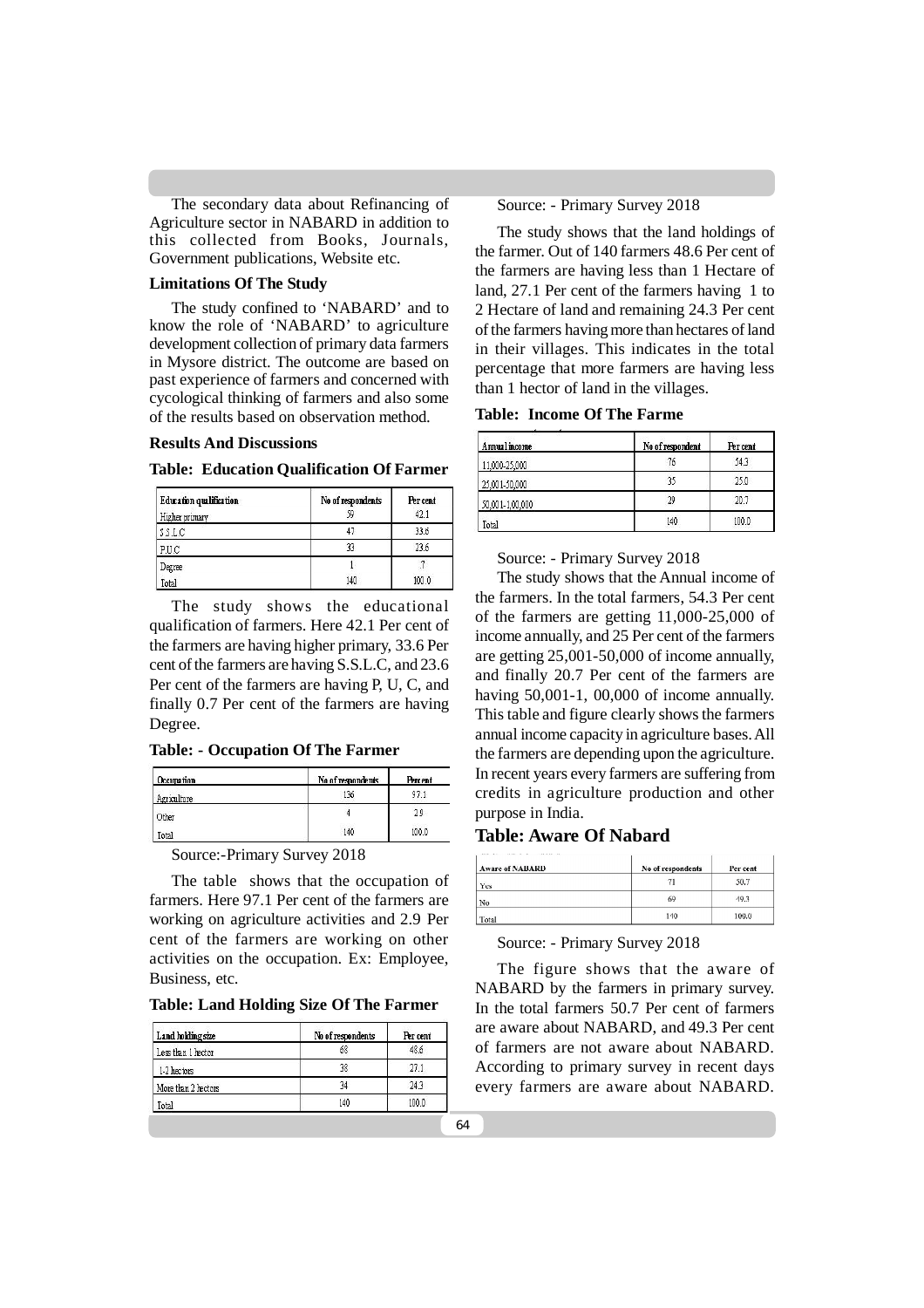Majority of farmers know about agricultural programmes and schemes of rural banks. This is provided by NABARD to all rural and grameena banks in all villages. Government is conducting so many awareness programmes in all villages in Karnataka.

# **Table: Loan Taken From Rural Banks Grameen Banks**

| Loan taken from banks | No of respondents | Per cent |
|-----------------------|-------------------|----------|
| Ycs                   | 130               | 92.9     |
| No                    | 10                | 7.1      |
| Total                 | 140               | 100.0    |

Source: - Primary Survey 2018

The table shows that the loan taken by farmers in rural or other grameen banks. In the total farmers 92.9 Per cent of farmers are taking loan from rural banks and other grameen banks, and only 7.1 Per cent of the farmers are not taking the loan in villages. This shows that the majority farmers are depending upon the loan in agriculture and other activities. Every bank is giving the loan to farmers easily in recent years.

**Table: Purpose Of Loan Taken From Banks**

| Purpose of loan taken from banks | No of respondents | Per cent |
|----------------------------------|-------------------|----------|
| Production purpose               | 116               | 82.9     |
| Marketing purpose                | 17                | 12.1     |
| Other purpose                    |                   | 5.0      |
| Total                            | 140               | 100.0    |

Source: - Primary Survey 2018

The table shows the farmers purpose regarding loan taken from banks. 82.9 Per cent of farmers are taking loan for production purpose, and 12.1 Per cent of the farmers are taking loan for marketing purpose, and finally 5.0 Per cent of farmers are taking loan for other purpose.

**Table: Aware About Programmes Of Nabard**

| Aware about programmes of NABARD | No of respondents | Per cent |
|----------------------------------|-------------------|----------|
| Yes                              | 87                | 62.1     |
| No                               | 53                | 37.9     |
| Total                            | 140               | 100.0    |

Source: - Primary Survey 2018

The table shows that the farmers awareness regarding programmes implemented by NABARD. 62.1 Per cent of the farmers know

about the programmes of NABARD in recent years, and 37.9 Per cent of the farmers are not aware about NABARD programmes. This indicates that the majority of the farmers know about the programmes of NABARD.

**Table: - Aware About Schemes Of Nabard**

| Aware about schemes of NABARD | No of respondents | Per cent |
|-------------------------------|-------------------|----------|
| Yes                           | 57                | 40.7     |
| No                            | 83                | 59.3     |
| Total                         | 140               | 100.0    |

Source: - Primary Survey 2018

The table shows the farmers awareness about schemes of NABARD. In total 40.7 Per cent of the farmers know about schemes of NABARD, and 59.3 Per cent of the farmers are not aware about the schemes of NABARD in my study area.

**Table: - Different Schemes Of Nabard**

| <b>Different Schemes of NABARD</b> | No of respondents | Per cent |
|------------------------------------|-------------------|----------|
| Poultry estates                    | 29                | 20.7     |
| Capital investment subsidy         | 30                | 21.4     |
| Dairying and Fisheries             | 19                | 13.6     |
| Livestock insurance                | 62                | 443      |
| Total                              | 140               | 100.0    |

Source: - Primary Survey 2018

The table shows the name of the schemes of NABARD regarding farmers in the study area. In the total farmers 20.7 Per cent of farmers know about the 'Poultry estates schemes', and 21.4 Per cent of the farmers are know about 'Capital investment subsidy schemes', and 13.6 Per cent of the farmers know about 'Dairying and fisheries schemes', and finally 44.3Per cent of the farmers are know about the 'Livestock insurance schemes'.

| Aware about subsidies of banks | No of respondents | Per cent |
|--------------------------------|-------------------|----------|
| Yes                            | 88                | 62.9     |
| No                             | 52                | 37.1     |
| Total                          | 140               | 100.0    |

Source: - Primary Source 2018

The table 4.18 shows the farmers awareness about subsidies of rural banks. In the total farmers 62.9 Per cent of the farmers know about subsidies of banks, and 37.1 Per cent of the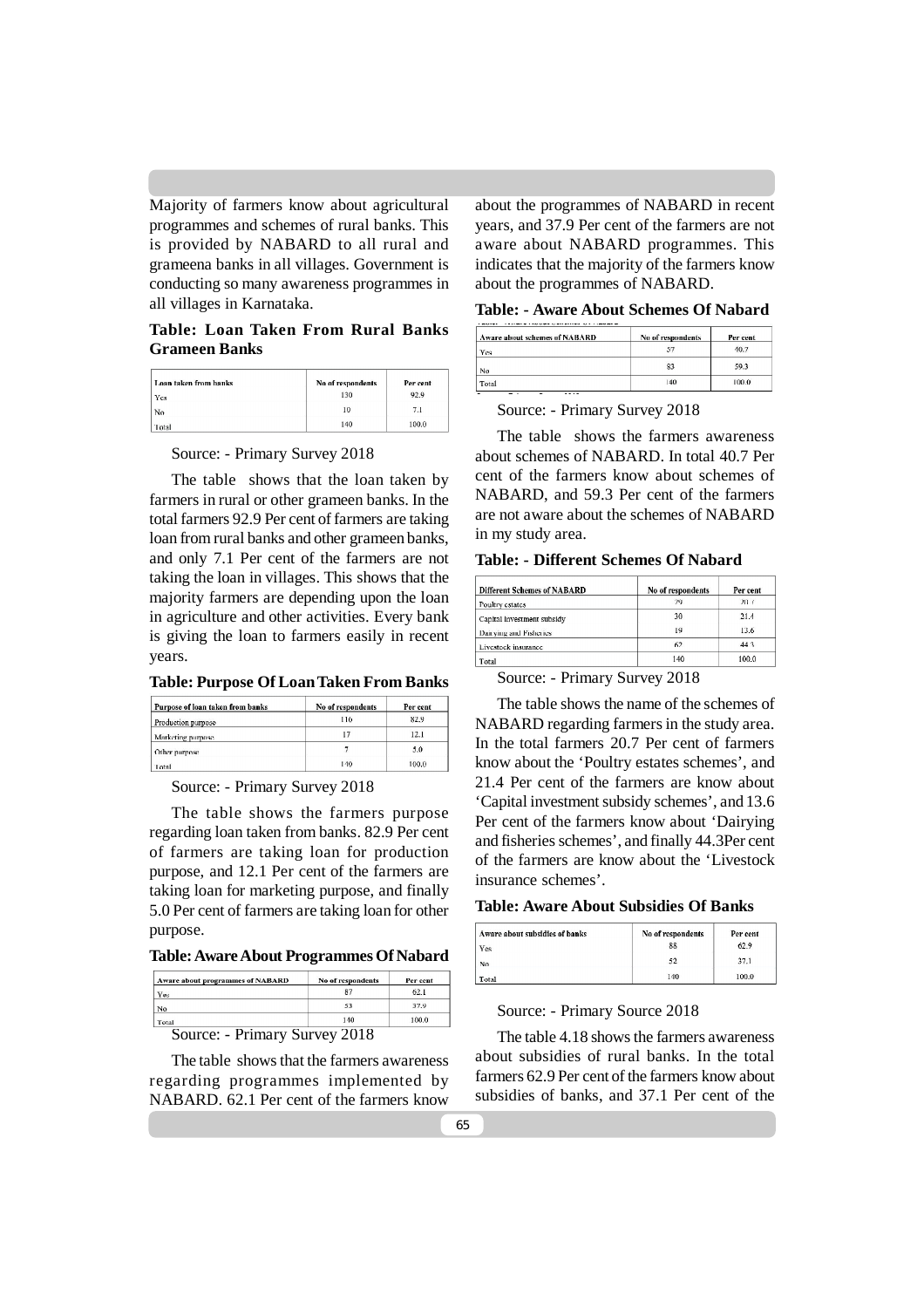farmers don't know about the subsidies of banks.

# **Table: - 4.19 Aware About Types Of Subsidies**

| Aware about types of subsidies | No of respondents | Per cent |
|--------------------------------|-------------------|----------|
| Yes                            | 66                | 47.1     |
| No                             | 74                | 52.9     |
| Total                          | 140               | 100      |

Source: - Primary Survey 2018

The table shows the aware about types of subsidies in rural and other regional banks by the farmers in the study area. From the total Farmers 47.1 Per cent of the farmers are aware about types of subsidies, and 52.9 Per cent of the farmers are not aware about types of subsidies in my study area. In recent years all rural and regional banks are provided subsidies relating to agriculture.

## **Table: Utilize Programmes Of Nabard**

| Utilize the programmes of NABARD | No of respondents | Per cent |
|----------------------------------|-------------------|----------|
| Yes                              | 85                | 60.7     |
| No                               | 55                | 39.3     |
| Total                            | 140               | 100.0    |

Source: - Primary Survey 2018

The table shows that the farmers utilization regarding 'NABARD' programmes in the study area. 60.7 Per cent of the farmers are utilizing the 'NABARD' programmes in the study area, and 39.3 Per cent of the farmers are not utilizing the 'NABARD' programmes in the study area.

# **Table: Problems Faced By The Farmers While Loan Taken**

| Problems faced by the farmers while loan<br>taken | No of respondents | Per cent |
|---------------------------------------------------|-------------------|----------|
| Yes                                               | 106               | 75.7     |
| No                                                | 34                | 24.3     |
| Total                                             | 140               | 100.0    |

## Source: - Primary Survey 2018

 The table shows that the problems faced by farmers while taking the loan in the study area. In the total farmers 75.7 Per cent of the farmers are facing so many problems while taking the loan in rural and regional banks in the study area, and 24.3 Per cent of the farmers are not facing the problems while taking the loan in rural and other regional banks in the study area.

**Table: - List Of Major Problems Faced By Farmers In Banks**

| Major problems list in banks | No of respondents | Per cent |
|------------------------------|-------------------|----------|
| Late process                 | 54                | 38.6     |
| No perfect information       | 44                | 31.4     |
| No proper response           | 28                | 20.0     |
| Others                       | 14                | 10.0     |
| Total                        | 140               | 100.0    |

Source: - Primary Survey 2018

The study shows that the list of major problems faced by farmers in the banks. In the total farmers 38.6 Per cent of the farmers are facing 'late processing' in the banks, and 31.4 Per cent of the farmers are facing 'no perfect information' provided in the banks, and 20.0 Per cent of the farmers are facing 'no proper response' in the banks, and finally 10.0 Per cent of the farmers are facing 'other problems' in the banks in the study area.

#### **Table: Useful Of Nabard Facilities**

| <b>Useful of NABARD</b> | No of respondents | Per cent |
|-------------------------|-------------------|----------|
| Yes                     | 120               | 85.7     |
| No                      | 20                | 14.3     |
| Total                   | 140               | 100.0    |

## Source: - Primary Survey 2018

The table and figure 4.23 shows the usefulness of 'NABARD' when compared to other institutions. In the total farmers 85.7 Per cent of the farmers said yes because 'NABARD' are implemented by so many programmes and schemes, and 14.3 Per cent of the farmers not said the usefulness of 'NABARD' because these farmers are not aware about the 'NABARD' and programmes and schemes of 'NABARD' in the study area.

### **Table: Farmers Suggestion**

| Suggestions of improvement the NABARD | No of respondents | <b>Per cent</b> |
|---------------------------------------|-------------------|-----------------|
| Introduced new banks                  |                   | 38.6            |
| Providing more subsidies              | 46                | 32.9            |
| Providing loan in fice of interest    | 27                | 19.3            |
| Others                                |                   | 93              |
| Total                                 | 140               | 100.0           |

Source: - Primary Survey 2018

The farmers suggestions regarding to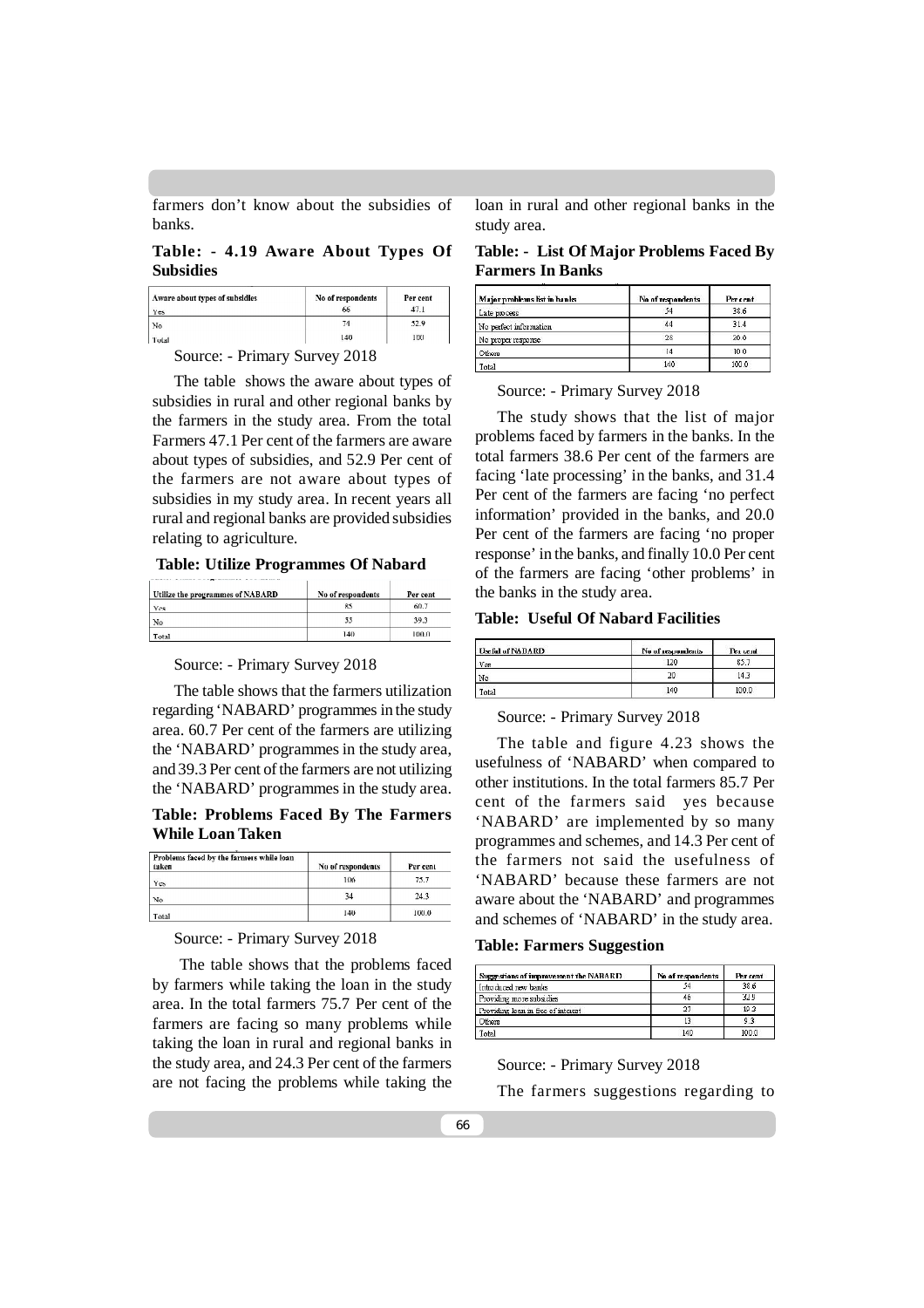improve the role and functions of 'NABARD' and its contribution in development of agribusiness in Karnataka. In the total farmers 38.6 Per cent of the farmers said the 'introduction of new banks' in rural areas, and 32.9 Per cent of the farmers said 'providing more subsidies' in the banks, and 19.3 Per cent of the farmers said 'providing loan free of interest' in the banks, and finally 9.3 Per cent of the farmers are said 'others' matters in the study area.

## **Major Findings of the Study**

The study was come out 'NABARD' Mysore. The involved interviewing farmers; in the study area were interview with questionnaire and also understanding the farmers awareness about 'NABARD' in Mysore district and also collected secondary data in 'NABARD' institute Bangalore. Based on both primary and secondary data following are major findings:

- 42.1 Per cent 0f the farmers are studied higher primary, and 33.6 Per cent of the farmers are studied S.S.L.C, and 23.6 Per cent of the farmers are studied P.U.C, and only 0.7 Per cent of the farmers are studied degree in my study area.
- $\div$  97.1 Per cent of the farmers are depending upon the agriculture in occupation, and only 2.9 Per cent of the farmers are depending upon other occupations in our village to the study area.
- $\div$  48.6 Per cent of the farmers are holding less than 1hector of land, and 27.1 Per cent of the farmers are holding above 1 hector, and 24.3 Per cent of the farmers are holdings 2-3 hector of land in the study area.
- $\div$  54.3 Per cent of the farmers are getting 11,000-25,000 Rs annually, and 25.0 Per cent of the farmers are getting 25,001- 50,000 Rs annually, and 20.27 Per cent of the farmers are getting 50,001-1,00,000 Rs annually in study area.
- $\div$  50.7 Per cent of the farmers are aware about 'NABARD' and 49.3 Per cent of the farmers are not aware about 'NABARD' in study area.
- $\div$  92.9 Per cent of the farmers are taking loan in rural and other regional banks, and only 7.1 Per cent of the farmers are not taking the loans in rural and other regional banks.
- **15.** 82.9 Per cent of the farmers are loan taking for the purpose of production, and 12.1 Per cent of the farmers are loan taking for the purpose of marketing, and only 5.0 Per cent of the farmers are loan taking for the other purpose.
- 44.3 Per cent of the farmers know about the 'livestock insurance scheme', and 21.4 Per cent of the farmers know about the 'capital investment subsidy schemes', and 20.7 Per cent of the farmers are know about 'poultry estates schemes', and 13.6 Per cent of the farmers are know about the 'dairying and fisheries schemes' in the study area.
- $\div$  More than 75 per cent of the farmers are facing the problems to taking loan in rural and other regional banks study area.

## **Suggestions**

- The following are the some of the suggestions based on finding of the study area.
- $\triangle$  Encourage the youths for establishing new ventures of Agro enterprises.
- $\div$  Train the youths with the help of Regional banks financial supports.
- Give tax and interest free loans to Agro industries and farm sectors.
- $\div$  Provide update information and conducting programmes at village level to upgrade their marketing plan and farm cultivation.
- $\div$  Refinance the Agro sick industries.
- Encourage the Self Help Group to adopting new technologies and machineries for producing their products.

# **Conlusions**

NABARD play the major role in